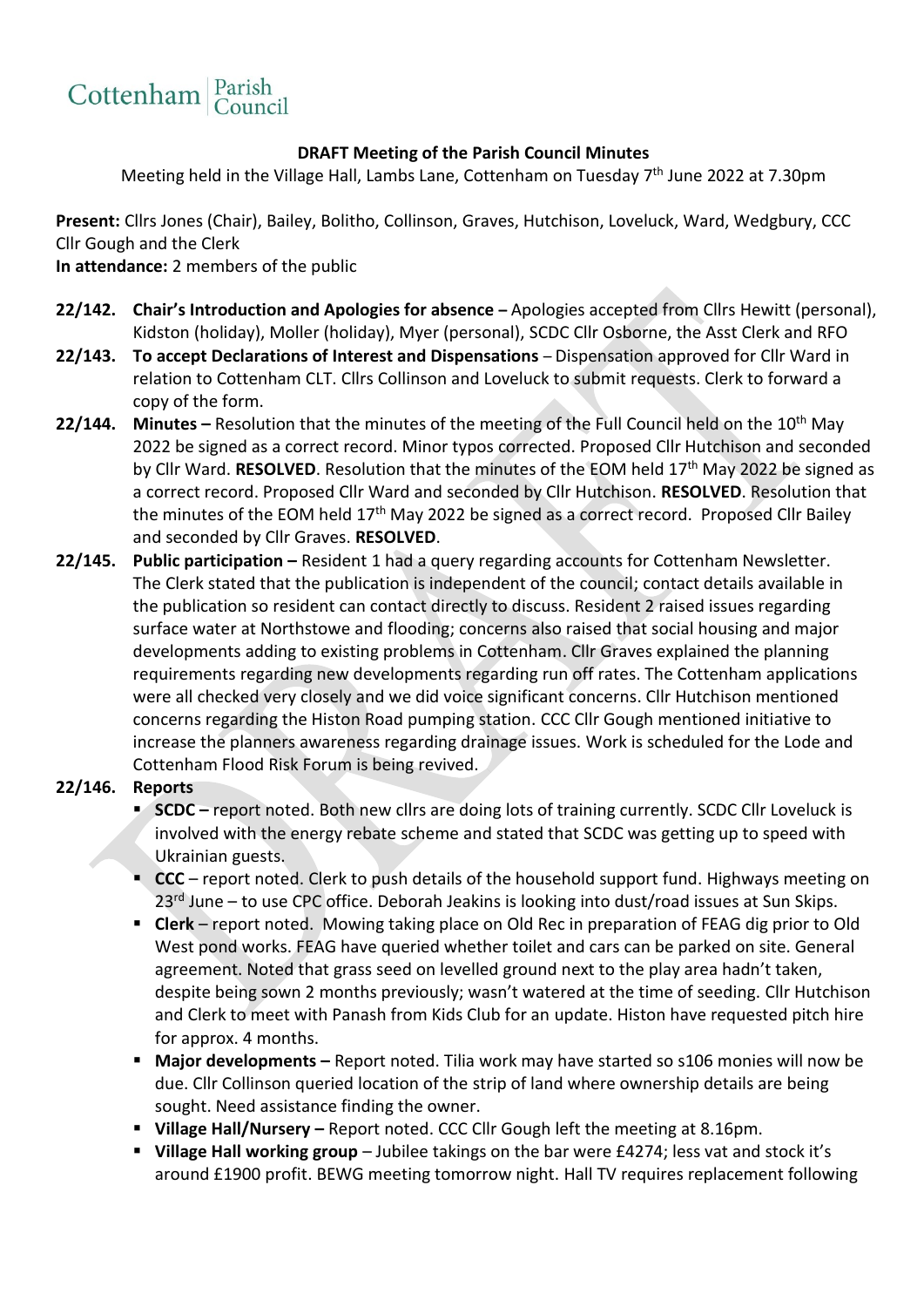damage during a Kids Club session. Discussion regarding requirement for an outside PA – may be planning issue.

- **E** Jubilee Report noted. Several potential new bookings as a result of the weekend. Vote of thanks given to the Clerk for organising the events.
- **Playground project**  Report noted.
- **22/147. Internal audit**  Consider review of internal audit report Audit duly reviewed and a clean bill of health was given. Resolution to accept the findings of the 2021/22 internal audit. Proposed Cllr Loveluck and seconded by Cllr Graves. **RESOLVED**. RFO thanked for her work.
- **22/148. Annual Governance Statement**  review and approve the Annual Governance Statement 2021/22 as part of the Annual return for the year ended 31st March 2022 – Annual Governance Statement duly reviewed. Resolution to approve the Annual Governance Statement 2021/22 as part of the Annual return for the year ended 31st March 2022. Proposed Cllr Graves and seconded by Cllr Ward. **RESOLVED**.
- **22/149. Accounting statements**  review and approve the Accounting statements 2021/22 as part of the Annual return for the year ended 31st March 2022 – Accounting statements duly reviewed. Resolution to approve the Accounting statements 2021/22 as part of the Annual return for the year ended 31st March 2022. Proposed Cllr Wedgbury and seconded by Cllr Ward. **RESOLVED**.
- **22/150. Preferred Contractor list for the council**  agree a process and timeline to formulate a list CW ran through the background. Need to add Cambridgeshire under section 1. Resolution to accept process and timeline to set up approved contractor list. Proposed Cllr Hutchison and seconded by Cllr Bailey. **RESOLVED**.
- **22/151. FLAC's Terms of Reference (TOR's)** Section 6, Financial Review & Monitoring paragraph (J) scope is unclear and needs clarification – Discussion regarding what item J in the Terms means. RFO and Cllrs Bolitho and Hewitt to discuss and bring back to next meeting.
- **22/152. Pavilion annual running costs**  consider review of annual running costs for the Pavilion Costs are far outweighing sports income and it's not sustainable. Need to promote club room as a usable space. Urgently need to look at utility and maintenance bills (RFO). Going forward we may need to look at a single caretaker for both buildings. Club room requires refurbishment and wifi to make it more viable. Resolution for CALF to review future use of the pavilion to manage cost and income; to make recommendations to create a more marketable space. Proposed Cllr Loveluck and seconded by Cllr Ward. **RESOLVED**.
- **22/153. Summer reading challenge** Resolution to approve application to Cottenham Chest for grant of £250. Proposed Cllr Ward and seconded by Cllr Bailey. **RESOLVED**. Cllr Jones nominated to attend award ceremony.
- **22/154. Councillor training** consider training requirements for new and existing councillors Defer.
- **22/155. Co-option policy**  Consider adoption of Co-option Policy Rationale is to formalise arrangements for co-option. Clerk to check legitimacy around secret ballot. Minor amends made. Resolution to adopt co-option policy. Proposed Cllr Ward and seconded by Cllr Graves. **RESOLVED**. Agreed that the meeting will be extended by up to 15 minutes. Resident 3 arrived at 9.33pm.

| .                   |                                         |            |           |  |  |
|---------------------|-----------------------------------------|------------|-----------|--|--|
| <b>Income</b>       | <b>Description</b>                      | <b>Net</b> | Gross     |  |  |
| Village Hall income | From the family disco door takings      | £89.17     | £107.00   |  |  |
| Cambridge Kids Club | Invoice payment May 22                  | £754.26    | £905.11   |  |  |
| Cottenham resident  | Donation towards bar cups               | £200.00    | £200.00   |  |  |
| Zettle              | Bar income from the Village Hall        | £2,212.85  | £2,664.94 |  |  |
| <b>Whyatts Fair</b> | Rent of the green for the fair          | £1,100.00  | £1,320.00 |  |  |
| Bowls Club          | Rent, Water and Electric                | £408.38    | £454.05   |  |  |
| <b>COLTS</b>        | Invoice payment                         | £1,273.17  | £1,527.80 |  |  |
| <b>CUFC</b>         | Invoice payment                         | £385.12    | £462.14   |  |  |
| Lovefit             | Village Hall regular user - inv payment | £60.00     | £72.00    |  |  |

**22/156. Finance**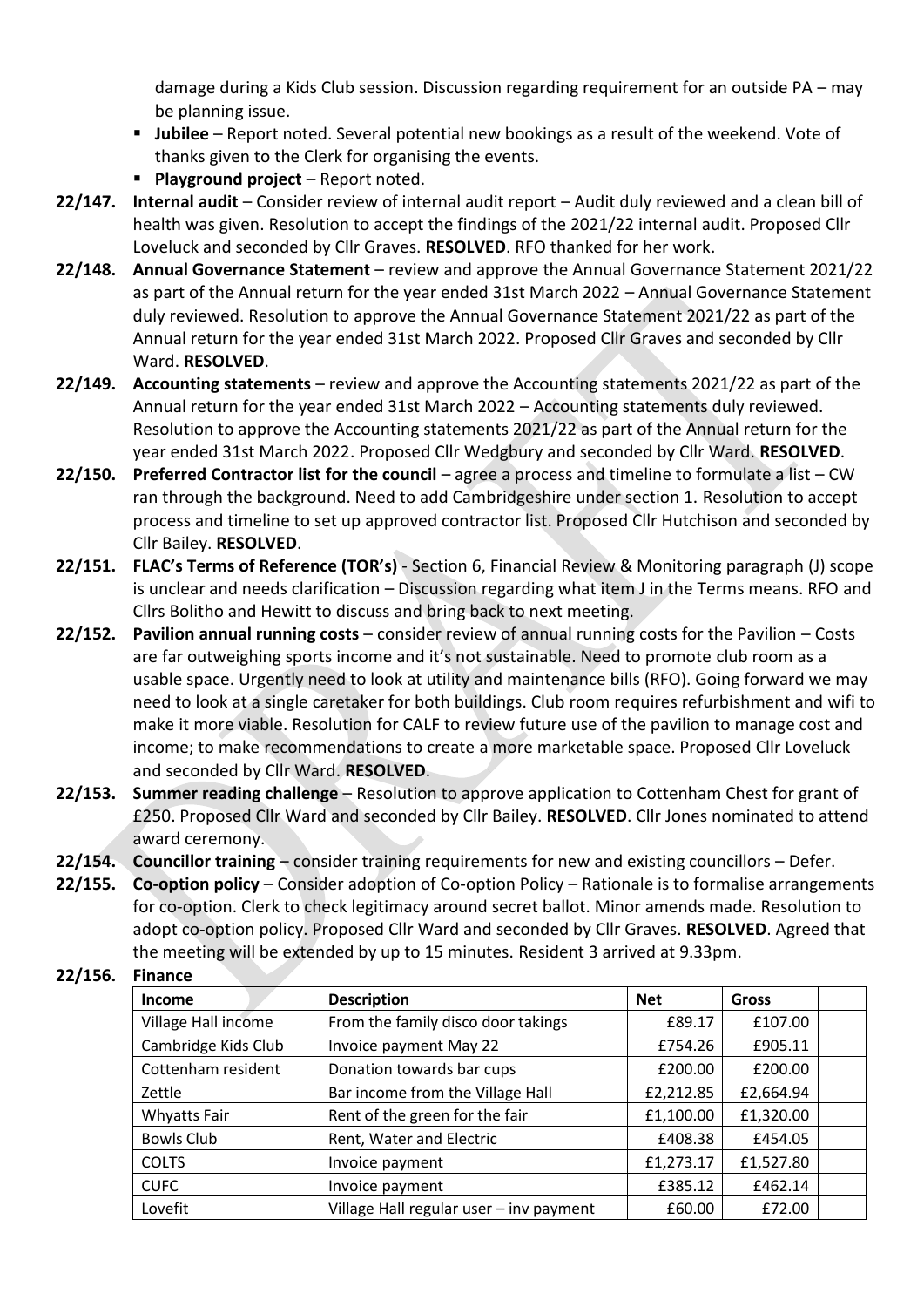| Strive Bootcamp             | Village Hall regular user - inv payment    | £80.00     | £96.00       |      |
|-----------------------------|--------------------------------------------|------------|--------------|------|
| <b>BB Fitness</b>           | Village Hall regular user -inv payment     | £60.00     | £72.00       |      |
| Fen Edge Orchestra          | Village Hall regular user - inv payment    | £100.00    | £120.00      |      |
| 1st Cottenham Guides        | Village Hall regular user - inv payment    | £22.50     | £27.00       |      |
| 2nd Cottenham Guides        | Village Hall regular user - inv payment    | £22.50     | £27.00       |      |
| WI                          | Village Hall regular user - inv payment    | £55.00     | £66.00       |      |
| Living Sport                | Village Hall regular user - invpayment     | £40.00     | £48.00       |      |
| Living Sport                | Village Hall regular user - Inv payment    | £70.00     | £84.00       |      |
| <b>Village Hall Hire</b>    | One off hires - TOTAL                      | £1,047.39  | £1,256.86    |      |
| <b>Tilia Homes</b>          | Jubilee sponsorship                        | £250.00    | £250.00      |      |
| <b>Charles Church Homes</b> | Jubilee sponsorship                        | £500.00    | £500.00      |      |
|                             |                                            | £8,730.34  | £10,259.90   |      |
|                             |                                            |            |              |      |
| <b>Expenses over £500</b>   | <b>Description</b>                         | <b>Net</b> | <b>Gross</b> | code |
| Salaries                    | Salary costs for June 2022                 | £5,858.04  | £5,858.04    |      |
| Avanit                      | Hall TVs & audio system (already paid)     | £4,376.50  | £5,251.80    | 2451 |
| AJ King                     | Monthly ground maintenance                 | £3,816.66  | £4,579.99    | 2459 |
| Principle Furniture         | 80 chairs & 2 storage units (already paid) | £3,494.00  | £4,192.80    | 2421 |
|                             | 50% deposit - new door for Ladybirds       |            |              |      |
| Polarglaze Itd              | (already paid)                             | £2,325.00  | £2,790.00    | 2452 |
| <b>Connections Bus</b>      | Youth work sessions                        | £2,128.00  | £2,128.00    | 2423 |
|                             | Consultation for playground design         |            |              |      |
| Sports & Play Consulting    | (phase 1) to tender (already paid)         | £1,950.00  | £1,950.00    | 2422 |
| AJ King                     | Overseeding football pitches               | £1,620.00  | £1,620.00    | 2460 |
| <b>HMRC</b>                 | TAX and NI for May 2022 (Month 2)          | £1,499.60  | £1,499.60    |      |
| <b>Happy Cups</b>           | 500 reusable pint cups (already paid)      | £605.00    | £726.00      | 2420 |
| PPL/PRS                     | Music license charge for the year          | £518.16    | £621.79      | 2461 |
| <b>British Gas</b>          | <b>Electricity for the Village Hall</b>    | £537.15    | £564.00      | 2453 |
| <b>Connections Bus</b>      | Youth work sessions                        | £1,596.00  | £1,596.00    | 2472 |
|                             |                                            | £30,324.11 | £33,378.02   |      |
|                             |                                            |            |              |      |
| <b>Expenses under £500</b>  | <b>Description</b>                         | <b>Net</b> | Gross        | code |
| <b>Legal and General</b>    | Pension payment                            | £453.20    | £453.20      |      |
| <b>Heelis and Lodge</b>     | <b>Internal Audit fee</b>                  | £450.00    | £450.00      | 2447 |
| <b>Currys Business</b>      | Tall fridge for the Village Hall           | £320.82    | £384.98      | 2466 |
| <b>Progress Cleaning</b>    | Cleaning - Village Hall                    | £287.00    | £344.40      | 2438 |
| <b>Milton Brewery</b>       | 4 Polypins for the bar                     | £238.33    | £286.00      | 2424 |
| <b>EDF Energy</b>           | Monthly DD for the Pavilion                | £267.62    | £281.00      | 2457 |
| AJ King                     | Additional work on the tennis courts       | £220.00    | £264.00      | 2464 |
|                             |                                            |            |              |      |
| Ecotricity                  | Gas for Village Hall (DD) monthly          | £242.10    | £254.20      | 2433 |
| <b>CB Creative</b>          | Paid for Online Trophies for Jubilee       | £189.00    | £236.80      | 2468 |
| <b>Source for Business</b>  | Water - Bowls & Allotments DD (6 month)    | £230.45    | £230.45      | 2458 |
| N J Parker                  | Bench x3 refurb at rec                     | £169.69    | £169.69      | 2428 |
| <b>Community Heartbeat</b>  | Annual support cost year 4                 | £135.00    | £162.00      | 2431 |
| Watch the Dot               | Premium hosting (annual charge)            | £120.00    | £144.00      | 2463 |
| Amazon                      | Jubilee - 7 black photo frames             | £116.48    | £139.87      | 2469 |
| Cromwell Fire Ltd           | Fire Alarm service for Ladybirds           | £114.00    | £136.80      | 2467 |
| Viking                      | Stationery items                           | £103.75    | £124.50      | 2462 |